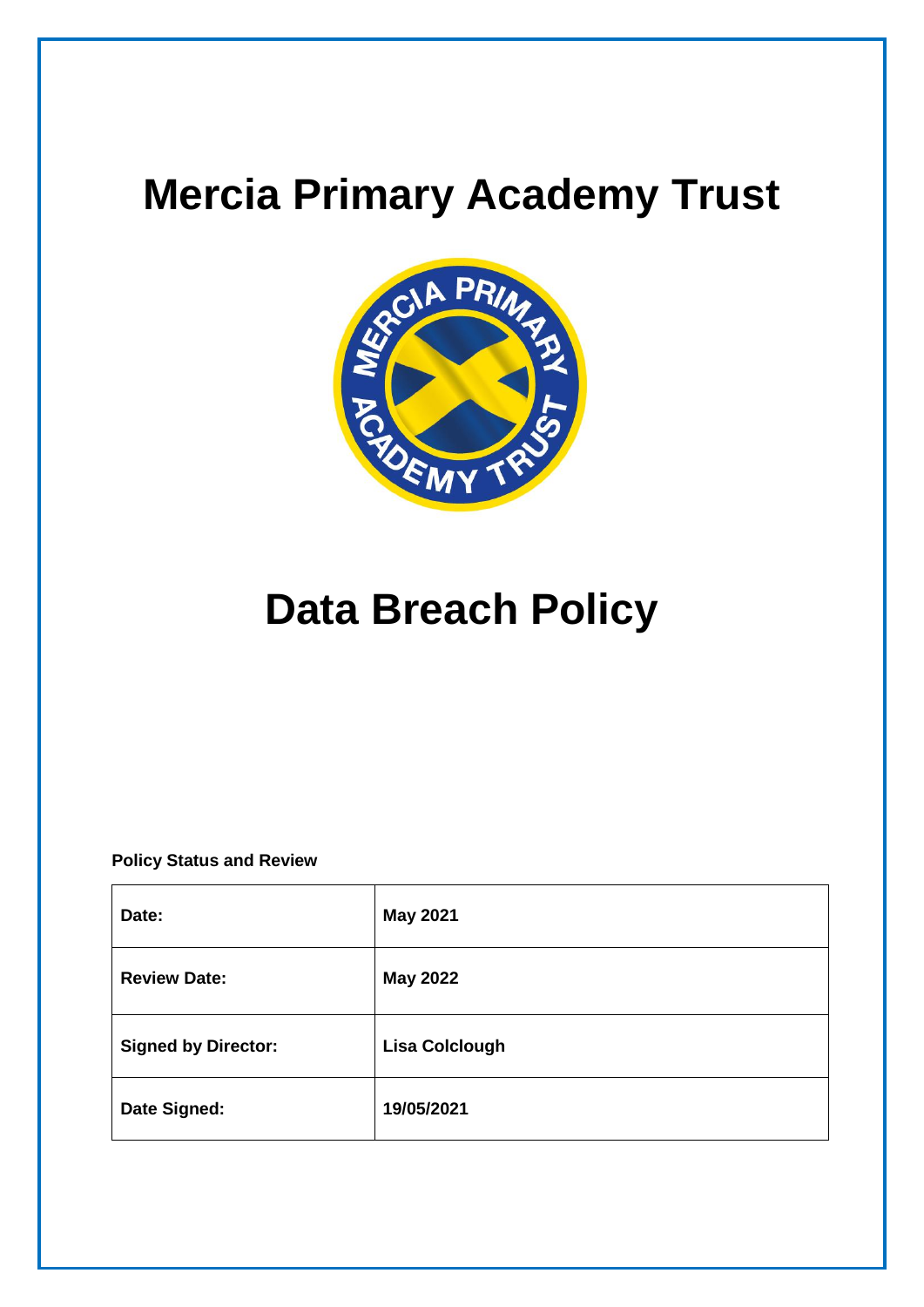The UK General Data Protection Regulation (UK GDPR) aims to protect the rights of individuals about whom data is obtained, stored, processed or supplied and requires that organisations take appropriate security measures against unauthorised access, alteration, disclosure or destruction of personal data.

The UK GDPR places obligations on staff to report actual or suspected data breaches and our procedure for dealing with breaches is set out below. All members of staff are required to familiarise themselves with its content and comply with the provisions contained in it. Training will be provided to all staff to enable them to carry out their obligations within this policy.

Data Processors will be provided with a copy of this policy and will be required to notify the School of any data breach without undue delay after becoming aware of the data breach. Failure to do so may result in a breach to the terms of the processing agreement.

Breach of this policy will be treated as a disciplinary offence which may result in disciplinary action under the School's Disciplinary Policy and Procedure up to and including summary dismissal depending on the seriousness of the breach.

This policy does not form part of any individual's terms and conditions of employment with the School and is not intended to have contractual effect. Changes to data protection legislation will be monitored and further amendments may be required to this policy in order to remain compliant with legal obligations.

### **Definitions**

### **Personal Data**

Personal data is any information relating to an individual where the individual can be identified (directly or indirectly) from that data alone or in combination with other identifiers we possess or can reasonably access. This includes special category data and pseudonymised personal data but excludes anonymous data or data that has had the identity of an individual permanently removed.

Personal data can be factual (for examples a name, email address, location or date of birth) or an opinion about that person's actions or behaviour.

Personal data will be stored either electronically or as part of a structured manual filing system in such a way that it can be retrieved automatically by reference to the individual or criteria relating to that individual.

#### **Special Category Data**

Previously termed "Sensitive Personal Data", Special Category Data is similar by definition and refers to data concerning an individual's racial or ethnic origin, political or religious beliefs, trade union membership, physical and mental health, sexuality, biometric or genetic data and personal data relating to criminal offences and convictions.

#### **Personal Data Breach**

A personal data breach is a breach of security leading to the accidental or unlawful destruction, loss, alteration, unauthorised disclosure of, or access to, personal data or special category data transmitted, stored or otherwise processed.

#### **Data Subject**

Person to whom the personal data relates.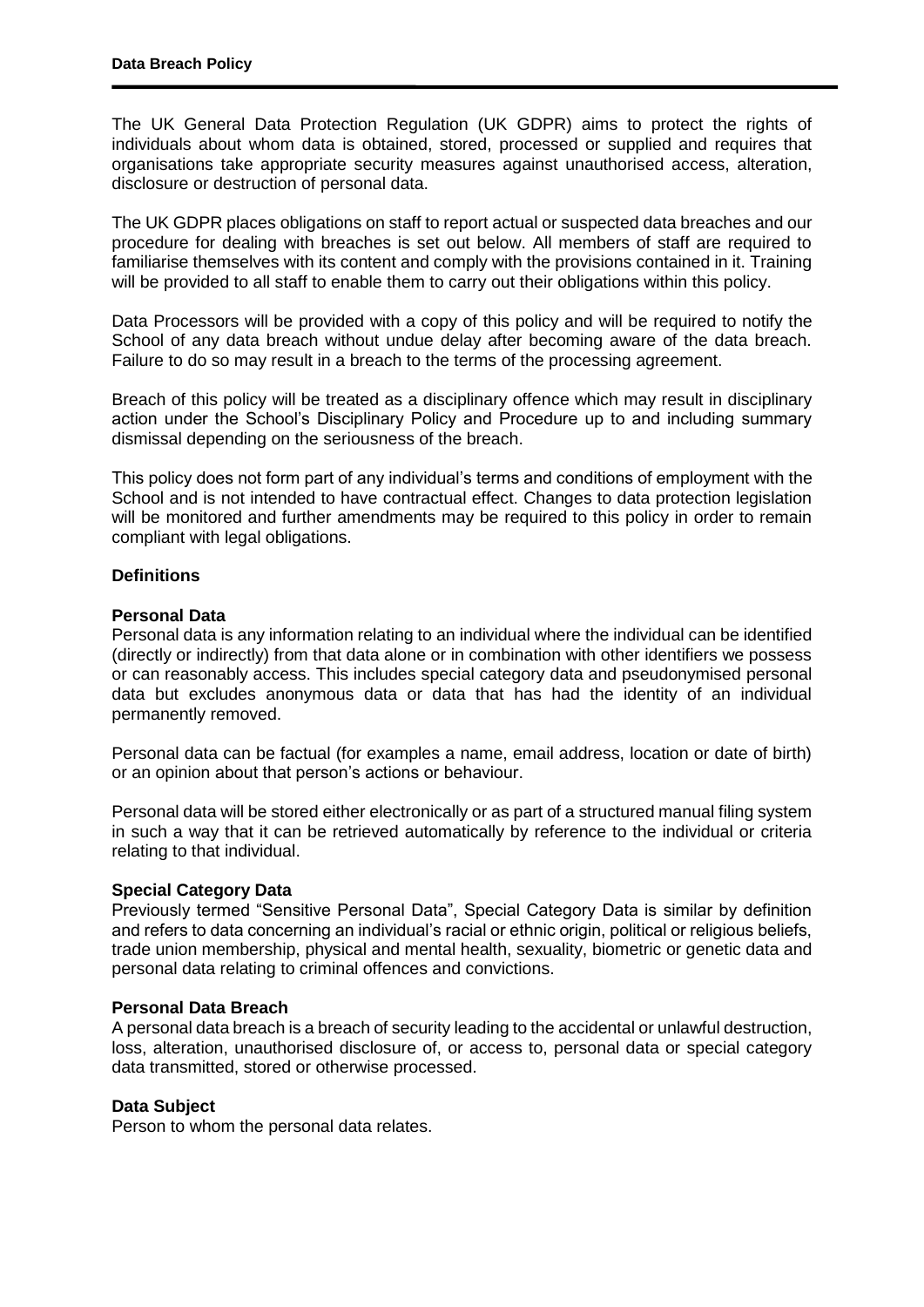# **ICO**

ICO is the Information Commissioner's Office, the UK's independent regulator for data protection and information.

# **Responsibility**

The CEO has overall responsibility for breach notification across the Trust. This responsibility is delegated to the Headteacher within the individual School. They are responsible for ensuring breach notification processes are adhered to by all staff and are the designated point of contact for personal data breaches.

In the absence of the Headteacher, please contact the Head of School/Deputy Headteacher.

The Data Protection Officer (DPO) is responsible for overseeing this policy and developing data-related policies and guidelines.

Please contact the DPO with any questions about the operation of this policy or the UK GDPR or if you have any concerns that this policy is not being or has not been followed.

The DPO's contact details are set out below: -

Data Protection Officer: Judicium Consulting Limited Address: 72 Cannon Street, London, EC4N 6AE Email: [dataservices@judicium.com](mailto:dataservices@judicium.com) Web: www.judiciumeducation.co.uk Telephone: 0203 326 9174 Lead Contact: Craig Stilwell

#### **Security and Data-Related Policies**

Staff should refer to the following policies that are related to this data protection policy: - Security Policy which sets out the School's guidelines and processes on keeping personal data secure against loss and misuse.

Data Protection Policy which sets out the School's obligations under UK GDPR about how they process personal data.

#### **Data Breach Procedure**

#### **What Is a Personal Data Breach?**

A personal data breach is a breach of security leading to the accidental or unlawful destruction, loss, alteration, unauthorised disclosure of, or access to, personal data or special category data transmitted, stored or otherwise processed.

Examples of a data breach could include the following (but are not exhaustive): -

- Loss or theft of data or equipment on which data is stored, for example loss of a laptop or a paper file (this includes accidental loss);
- Inappropriate access controls allowing unauthorised use;
- Equipment failure;
- Human error (for example sending an email or SMS to the wrong recipient);
- Unforeseen circumstances such as a fire or flood;
- Hacking, phishing and other "blagging" attacks where information is obtained by deceiving whoever holds it.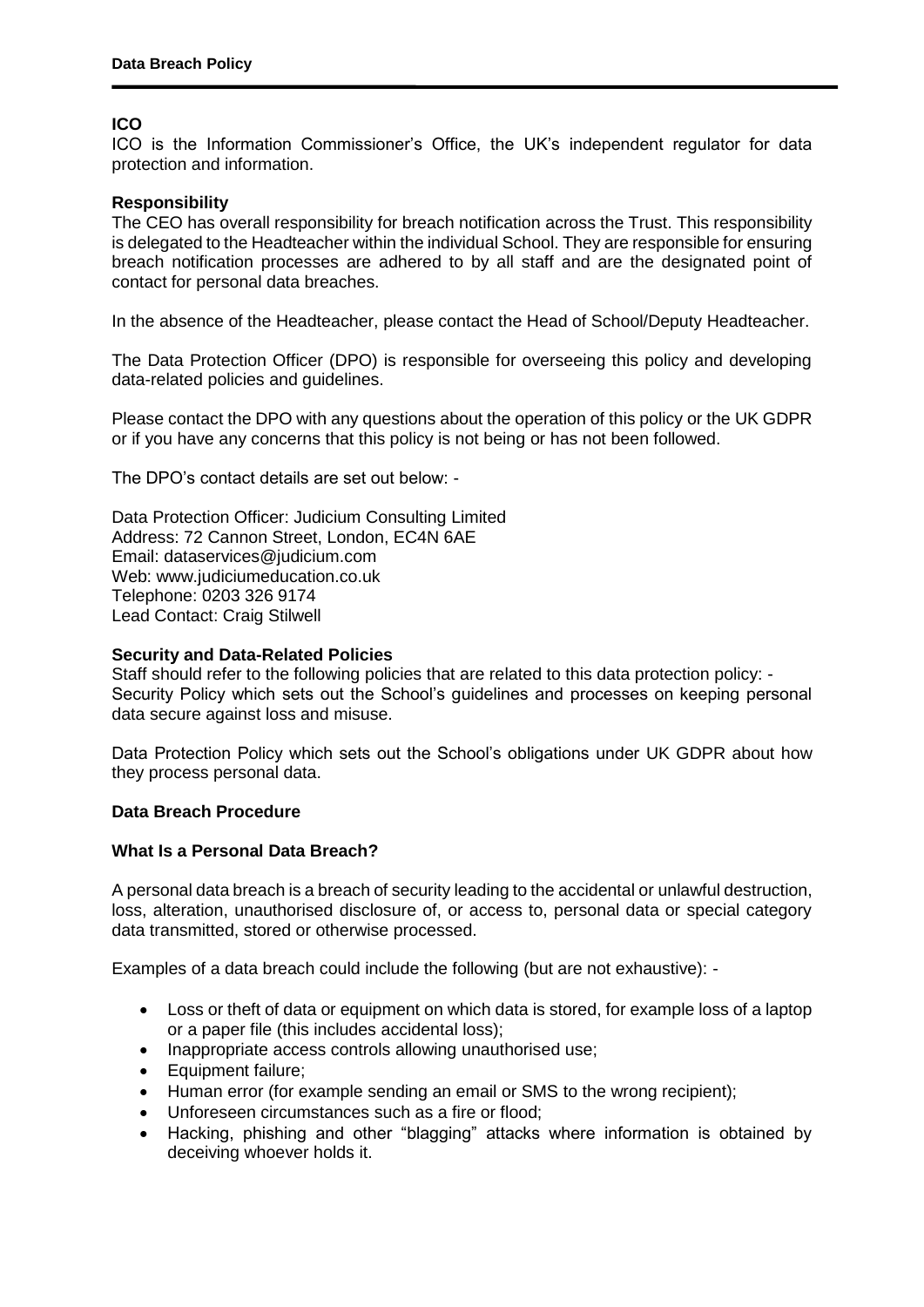### **When Does It Need to be Reported?**

The Trust/School must notify the ICO of a data breach where it is likely to result in a risk to the rights and freedoms of individuals. This means that the breach needs to be more than just losing personal data and if unaddressed the breach is likely to have a significant detrimental effect on individuals.

Examples of where the breach may have a significant effect includes: -

- potential or actual discrimination;
- potential or actual financial loss;
- potential or actual loss of confidentiality;
- risk to physical safety or reputation;
- exposure to identity theft (for example through the release of non-public identifiers such as passport details);
- the exposure of the private aspect of a person's life becoming known by others.

If the breach is likely to result in a high risk to the rights and freedoms of individuals, then the individuals must also be notified directly.

#### **Reporting A Data Breach**

If you know or suspect a personal data breach has occurred or may occur which meets the criteria above, you should: -

- Complete a data breach report form which can be located via the Headteacher
- **Email the completed form to the Headteacher.**

Where appropriate, you should liaise with your line manager about completion of the data report form. Breach reporting is encouraged throughout the Trust and staff are expected to seek advice if they are unsure as to whether the breach should be reported and/or could result in a risk to the rights and freedom of individuals. They can seek advice from the CEO, Headteacher, Head of School, Deputy Headteacher, Business Manager or the DPO.

Once reported, you should not take any further action in relation to the breach. In particular, you must not notify any affected individuals or regulators or investigate further. The Headteacher will acknowledge receipt of the data breach report form and take appropriate steps to deal with the report in collaboration with the DPO.

#### **Managing and Recording the Breach**

On being notified of a suspected personal data breach, the Headteacher will notify the DPO. Collectively they will take immediate steps to establish whether a personal data breach has in fact occurred. If so they will take steps to: -

- Where possible, contain the data breach;
- As far as possible, recover, rectify or delete the data that has been lost, damaged or disclosed;
- Assess and record the breach in the School's data breach register;
- Notify the ICO where required;
- Notify data subjects affected by the breach if required;
- Notify other appropriate parties to the breach;
- Take steps to prevent future breaches.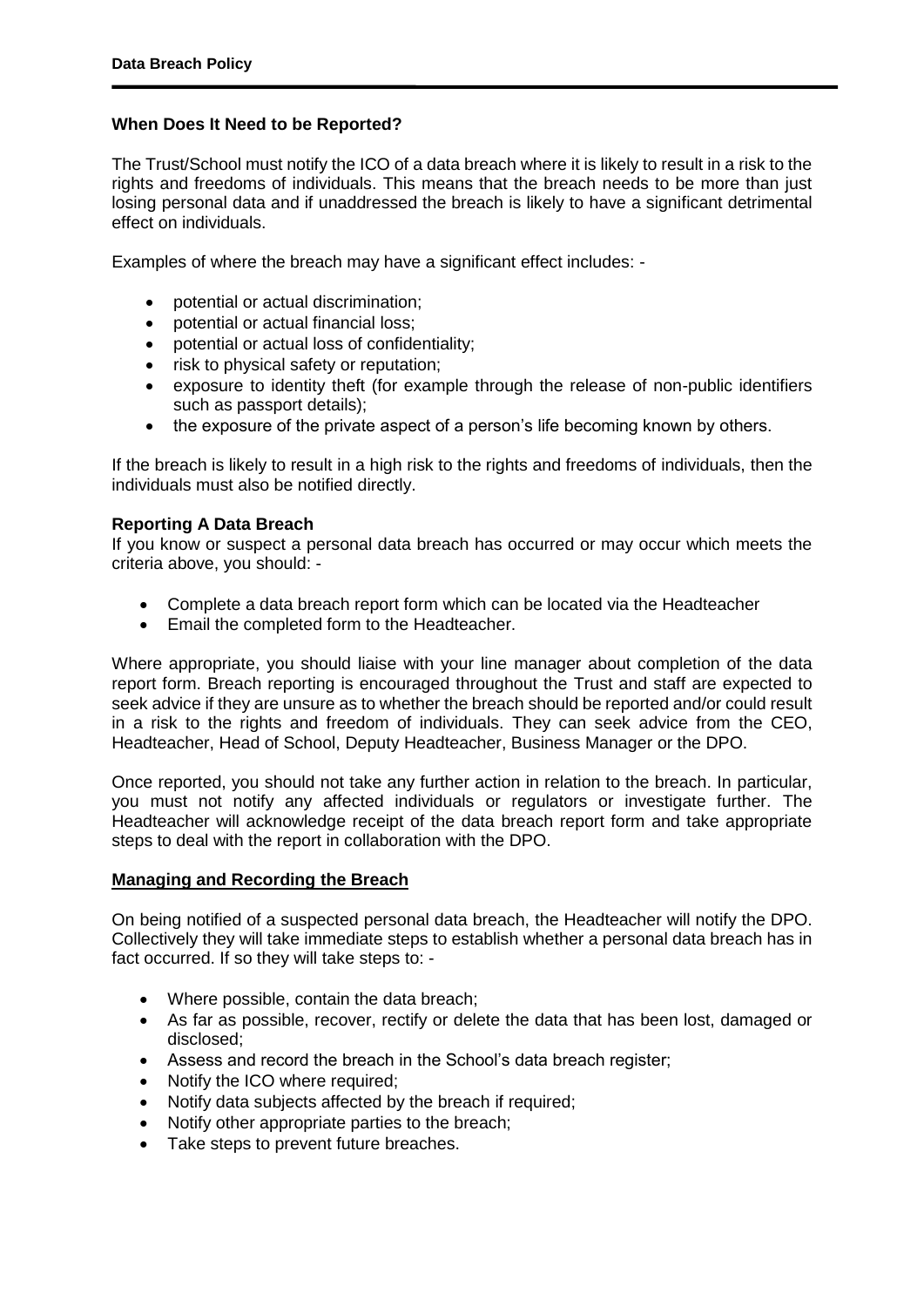#### **Notifying the ICO**

The CEO/Headtecher will notify the ICO when a personal data breach has occurred which is likely to result in a risk to the rights and freedoms of individuals.

This will be done without undue delay and, where possible, within 72 hours of becoming aware of the breach. The 72 hours' deadline is applicable regardless of school holidays (I.e. it is not 72 working hours). If the Trust/School are unsure of whether to report a breach, the assumption will be to report it.

Where the notification is not made within 72 hours of becoming aware of the breach, written reasons will be recorded as to why there was a delay in referring the matter to the ICO.

#### **Notifying Data Subjects**

Where the data breach is likely to result in a high risk to the rights and freedoms of data subjects, the CEO/Headteacher will notify the affected individuals without undue delay including the name and contact details of the DPO and ICO, the likely consequences of the data breach and the measures the Trust/School have (or intended) to take to address the breach.

When determining whether it is necessary to notify individuals directly of the breach, the CEO/Headteacher will co-operate with and seek guidance from the DPO, the ICO and any other relevant authorities (such as the police).

If it would involve disproportionate effort to notify the data subjects directly (for example, by not having contact details of the affected individual) then the School will consider alternative means to make those affected aware (for example by making a statement on the School website).

#### **Notifying Other Authorities**

The School will need to consider whether other parties need to be notified of the breach. For example:-

- Insurers:
- Parents:
- Third parties (for example when they are also affected by the breach);
- Local authority;
- The police (for example if the breach involved theft of equipment or data).

This list is non-exhaustive.

#### **Assessing The Breach**

Once initial reporting procedures have been carried out, the Trust/School will carry out all necessary investigations into the breach.

The School will identify how the breach occurred and take immediate steps to stop or minimise further loss, destruction or unauthorised disclosure of personal data. We will identify ways to recover correct or delete data (for example notifying our insurers or the police if the breach involves stolen hardware or data).

Having dealt with containing the breach, the Trust/School will consider the risks associated with the breach. These factors will help determine whether further steps need to be taken (for example notifying the ICO and/or data subjects as set out above). These factors include: -

• What type of data is involved and how sensitive it is: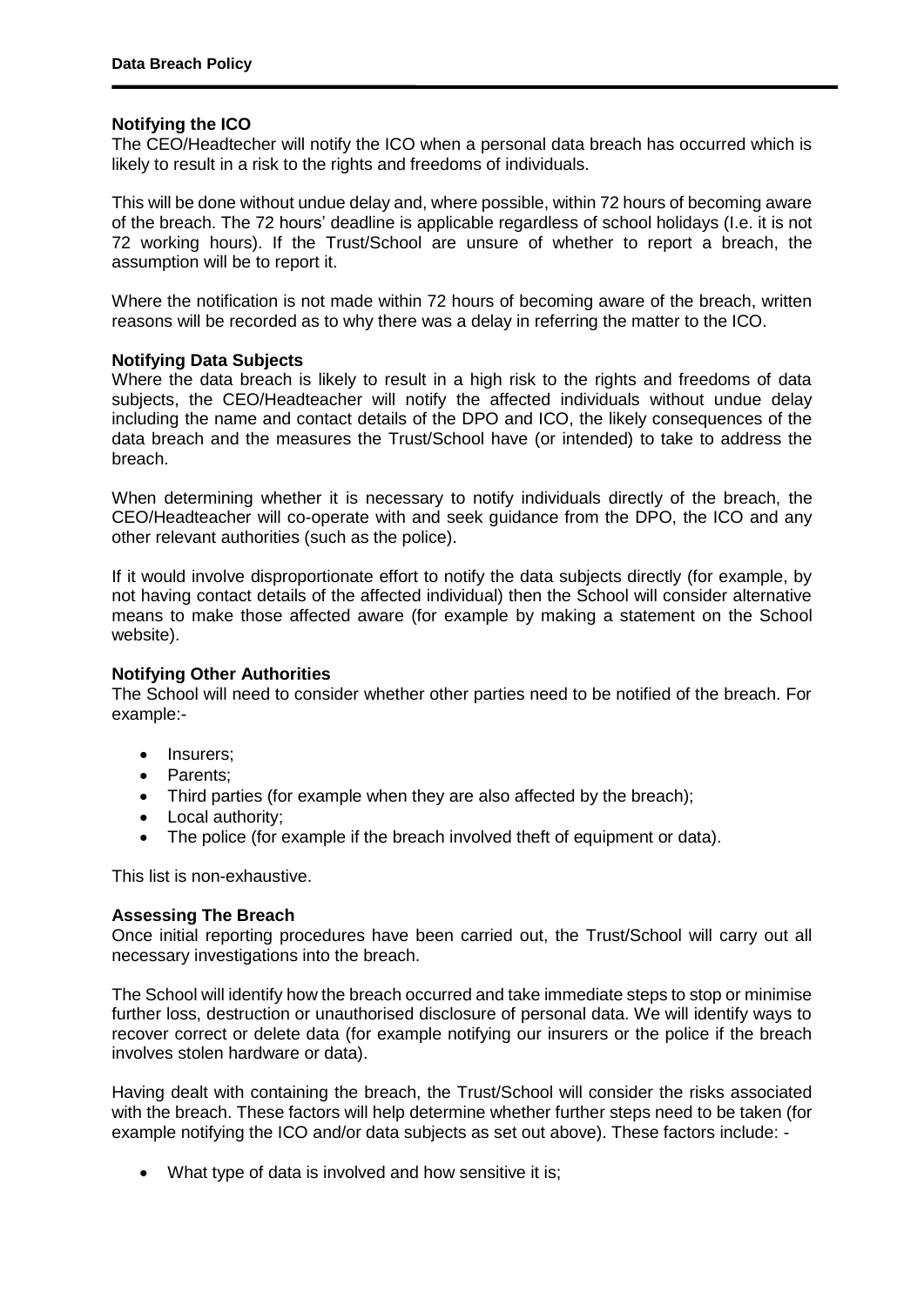- The volume of data affected;
- Who is affected by the breach (i.e. the categories and number of people involved);
- The likely consequences of the breach on affected data subjects following containment and whether further issues are likely to materialise;
- Are there any protections in place to secure the data (for example, encryption, password protection, pseudonymisation);
- What has happened to the data;
- What could the data tell a third party about the data subject:
- What are the likely consequences of the personal data breach on the school; and
- Any other wider consequences which may be applicable.

### **Preventing Future Breaches**

Once the data breach has been dealt with, the Trust/School will consider its security processes with the aim of preventing further breaches. In order to do this, we will: -

- Establish what security measures were in place when the breach occurred;
- Assess whether technical or organisational measures can be implemented to prevent the breach happening again;
- Consider whether there is adequate staff awareness of security issues and look to fill any gaps through training or tailored advice;
- Consider whether it is necessary to conduct a privacy or data protection impact assessment;
- Consider whether further audits or data protection steps need to be taken;
- To update the data breach register;
- To debrief governors/management following the investigation.

# **Reporting Data Protection Concerns**

Prevention is always better than dealing with data protection as an after-thought. Data security concerns may arise at any time and we would encourage you to report any concerns (even if they do not meet the criteria of a data breach). This can help capture risks as they emerge, protect the Trust/School from data breaches and keep our processes up to date and effective.

#### **Monitoring**

We will monitor the effectiveness of this and all of our policies and procedures and conduct a full review and update as appropriate.

Our monitoring and review will include looking at how our policies and procedures are working in practice to reduce the risks posed to the Trust.

This information can be made available in a range of formats and languages, including Braille and large print. If this would be useful to you or someone you know, please contact your Directorate HR Unit.

*A signed copy of this document is available from the school office.*